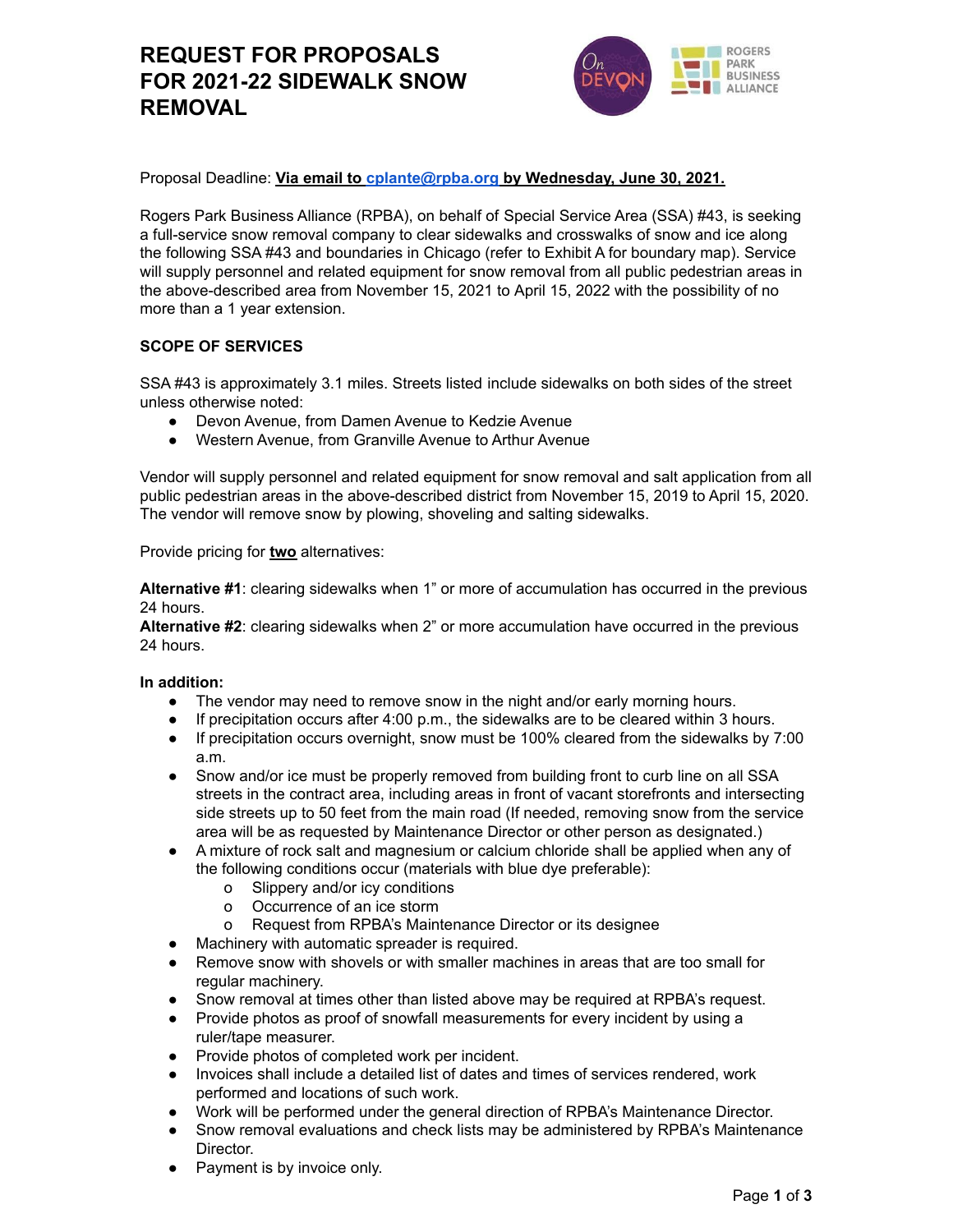Rogers Park Business Alliance reserves the right to pay invoices based upon satisfactory inspection of work completed. Inspection of work will take place within 24 hours of completion. If work is not deemed satisfactory, contractor will address issues identified before receiving payment.

## **INSURANCE**

Liability insurance with limits of at least one million dollars, along with Workers Compensation Insurance, shall be required. A Certificate of Insurance shall be provided naming Rogers Park Business Alliance and the City of Chicago as additional insured.

Proof of proper insurance certificate and additional insured must be submitted before any contract will be fully executed.

## **DAMAGES**

Any damage to vehicles, store fronts, windows, planters or other personal or public property shall be reported to the Rogers Park Business Alliance Maintenance Director immediately. Failure to report damage or accidents within 24 hours will be considered a breach of contractual duty.

The contractor shall be solely responsible for the cost of any damage caused by the contractor's personnel or equipment.

#### **PERFORMANCE STANDARDS**

The contractor's performance will be evaluated during the contractual period of one season by certain criteria, including, but not limited to, the following:

- Response time;
- Speed of work accomplishment:
- Cleanliness of plowed/shoveled areas;
- Damage; and
- Attitude and conduct of workers.

## **COMPENSATION FOR CONTRACTED SERVICES**

Please include the following in your proposal:

- Statement of qualifications and interest
- Years in business
- Number of personnel on job
- Number of full-time, part-time or contractual personnel
- Total number of workers available should there be unusually heavy accumulation, snow event that lasts several days, etc.
- List of equipment, number and types of machinery used, including blade widths.
- Labor and material cost estimate per occurrence, include additional pricing in increments of 2" up to 12" of snowfall for the 1" estimate and 3" up to 12" of snowfall for the 2" estimate including seasonal cap.
- Whether contract fee includes salting in the event of a deep freeze that is preceded by rain or thawing snow.
- Three references from clients of a similar size/scope.

Contracts are made with Rogers Park Business Alliance. All invoices and inquiries shall be directed to Rogers Park Business Alliance.

#### **Proposals are to be submitted via email by Wednesday, June 30, 2021 to**

**cplante@rpba.org.** Preference will be given to Rogers Park Business Alliance members. Membership information is available on our website [www.rpba.org](http://www.rpba.org).